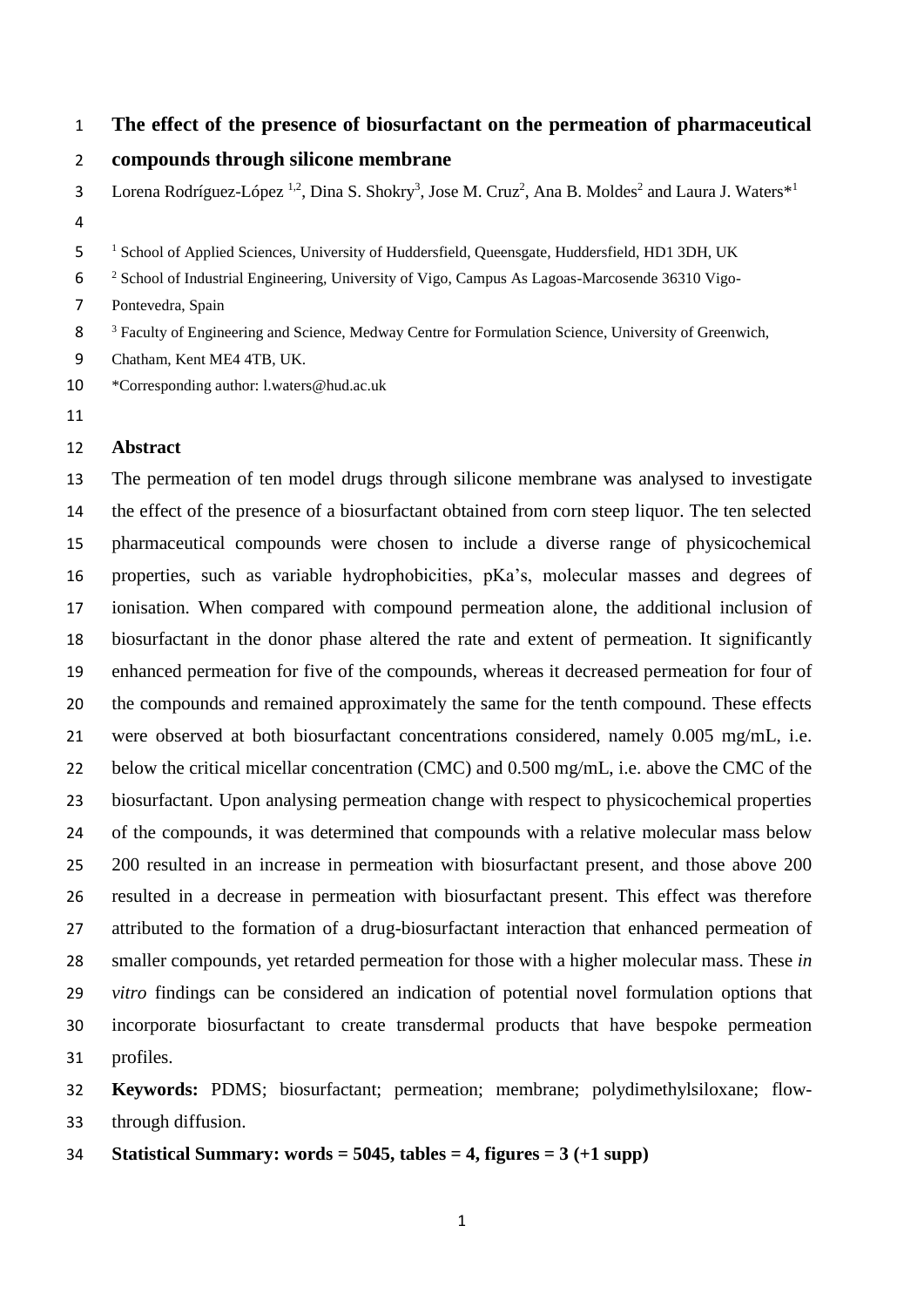## **Introduction**

 Biosurfactants are natural detergents composed of lipids, sugars and/or proteins [1]. They are known for being more biocompatible than their chemical homologues, such as sodium dodecyl sulphate (SDS), themselves used in pharmaceutical formulations to solubilise active ingredients and improve permeation through skin.

 Biosurfactants display similar properties to the more well-known standard surfactants. However, they are produced by microorganisms, and composed of biomolecules, being less toxic, more biocompatible, and biodegradable than chemical surfactants [2]. Many studies have demonstrated the potential uses of biosurfactants in different fields, including environmental applications [3, 4], the food industry [5, 6] and cosmetic formulations [7, 8]. However, very limited research exists regarding the application of biosurfactants in the pharmaceutical industry. Related to the applications of biosurfactants in these two last areas, some researchers have observed an antimicrobial activity of several biosurfactants against pathogenic strains [9-11]. Additionally, researchers have discovered that a biosurfactant obtained from corn steep liquor (CSL) exhibits sunscreen protective properties [12]. Corn steep liquor is a corn stream, obtained from the corn wet-milling industry, spontaneously fermented by lactic acid bacteria, which is "Generally Recognized As Safe" (GRAS) by the US Food and Drug Administration (FDA). Furthermore, the same authors have observed that it is adsorbed on hair, potentially encouraging the permeation of compounds through the skin [13, 14].

 It is widely known that the permeation of a compound (both *in vitro* and *in vivo*) can be dramatically affected by the additional presence of other compounds, known as permeation enhancers [15] or retarders [16], including groups of molecules such as surfactants [17]. Surfactants are compounds with surface-active properties and are known to affect the rate and extent of permeation. For this reason, surfactants are widely used in topical formulations [18]. Although they have been shown to enhance permeation under certain circumstances, many studies have demonstrated that their topical use, in cosmetic or pharmaceutical products, can be a problematic issue for the patient, sometimes causing unwanted side effects such as contact dermatitis and irritation [19]. For this reason new detergents, such as biosurfactants, that avoid these issues, are currently highly desirable as one potential solution for drug delivery [20], although their effect on skin permeation is yet unknown.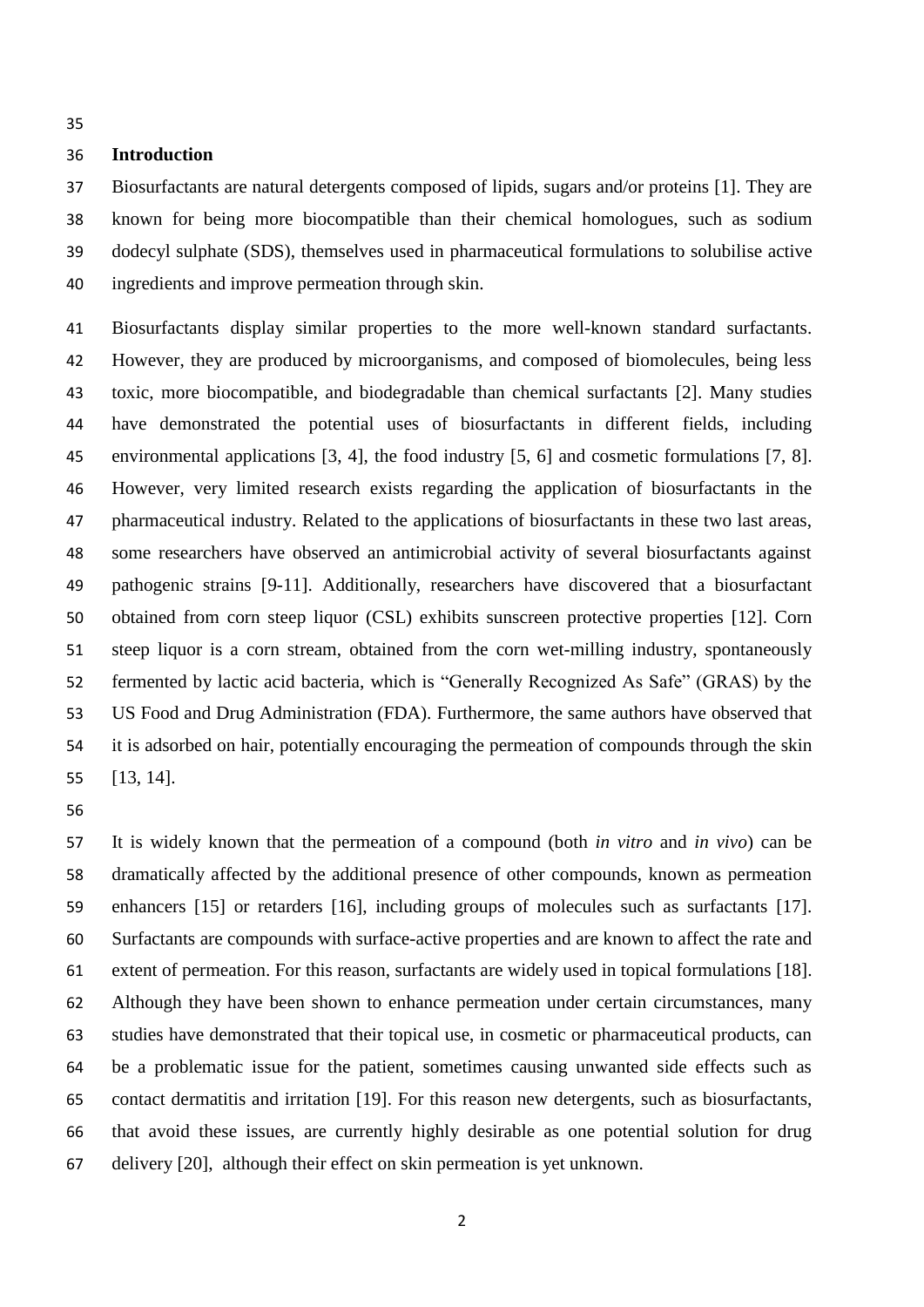Skin is the largest organ in the human body, generally seen as a useful barrier against the unwanted transfer of undesirable contaminants. However, dermatological pharmaceutical formulations, such as foams, creams and gels, can take advantage of the skins permeation potential for systemic delivery, often chosen because of their non-invasive nature and ease of application for the patient with anticipated growth in the market [21]. In order to study the permeation behaviour of compounds and formulations considered for transdermal delivery, human skin models are viewed as the best surrogate for clinical data [22, 23], yet present many ethical, economic and technical problems concerning availability [24]. For example, skin samples require complex storage, suffer from reproducibility as a consequence of variations in skin absorption across different body sites and can be costly studies to undertake. For this reason the majority of transdermal analysis is undertaken using animal skin, such as pig, mouse, rat, guinea pig or even snake skin [25]. However, animal tissues also have several disadvantages and challenges, with the most significant issue being the frequent lack of correlation between human and animal skin data [26]. In recent years, several *in vitro* techniques have been developed to determine topical permeation data, thus avoiding (incomparable) animal or (complex) human models [27]. One such group of alternatives is based on the use of polymer materials [28], including polydimethoxysiloxane (PDMS), as a barrier membrane for permeation that can be used in diffusion systems. PDMS represents a simple alternative option (in comparison with the systems previously discussed) overcoming many of their disadvantages such as cost, complexity and ethical considerations. Moreover, PDMS is particularly useful for studying basic permeation mechanisms, and ranking drugs and formulations through comparison of their permeation profiles [16, 29, 30]. For example, PDMS membrane has been reported to produce data displaying a good correlation with an *in vivo* system whereby the penetrant lipophilicity was the prime determinant of compound permeation [31].

 Therefore, the aim of this work was to evaluate the effect of a biosurfactant extract obtained from a corn wet-milling industry stream, on the permeation of a set of model drugs, through a silicone membrane-based diffusion system. Ten compounds were selected for analysis that covered a wide range of physicochemical properties such as variations in hydrophobicity (reflected in logP values), degrees of ionisation (reflected in pKa values), molecular mass and polar surface area, along with the relative acidity/basicity of the compound. This resulted in a set of model compounds that would ultimately facilitate the analysis of a relationship between the degree of permeation and the compounds properties driving the process. The ten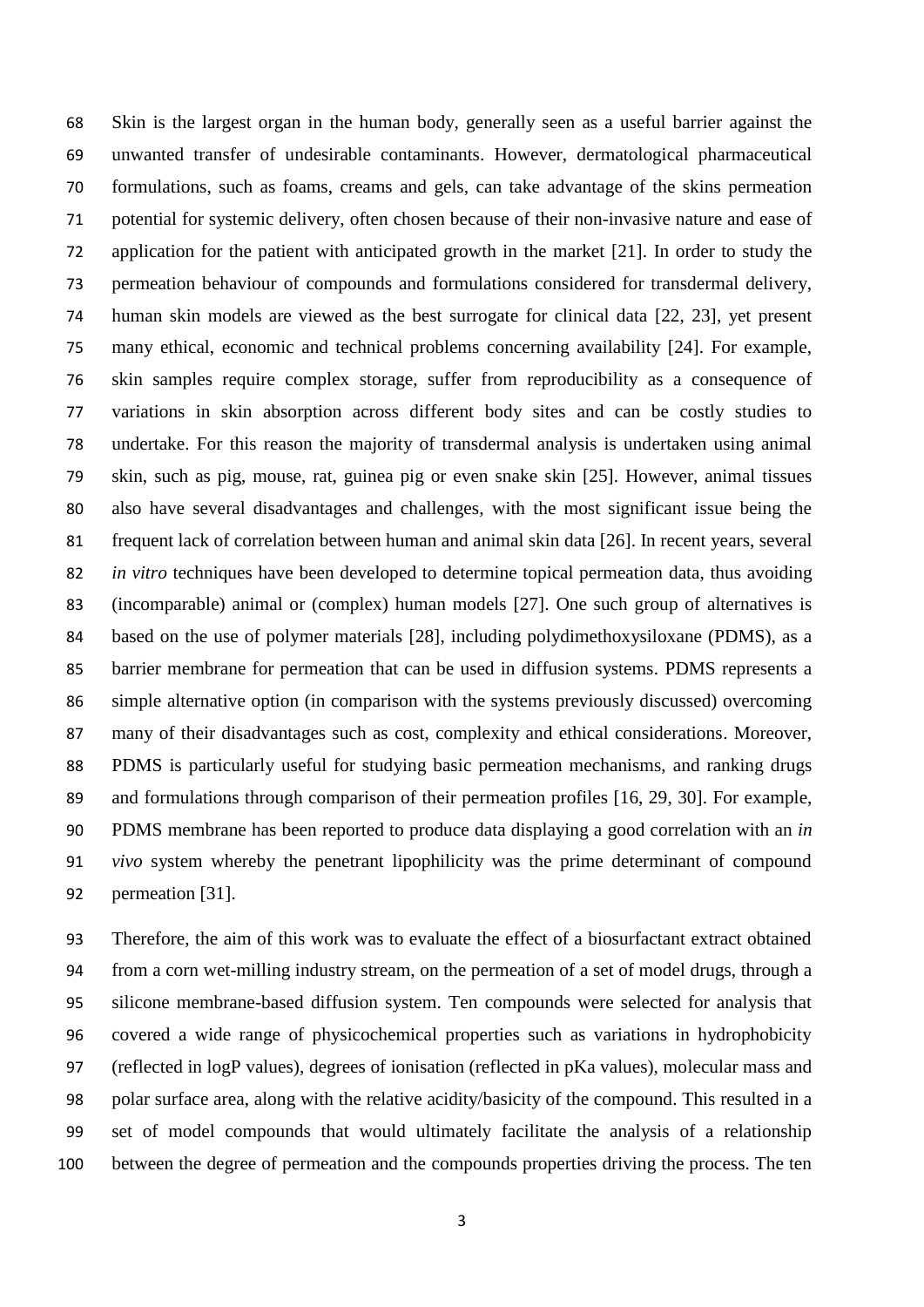compounds analysed in this work were: benzocaine, benzoic acid, benzotriazole, caffeine, ibuprofen, indomethacin, lidocaine, procaine, salicylic acid and tetracaine.

 Overall, in this study, the permeation of ten compounds through PDMS was measured in the presence and absence of two concentrations of an extracted biosurfactant, i.e. above and below its critical micellar concentration (CMC), in order to establish the effect of biosurfactant presence and micelle formation in permeation studies.

#### **Materials and Methods**

#### **Materials**

 Polydimethylsiloxane membrane (PDMS) was used as purchased (ATOS Medical, Sweden) with a standard thickness of 130 µm and cut to size as required. Ten pharmaceutical compounds were analysed in this study namely: benzocaine (Sigma Aldrich), benzoic acid (Sigma Aldrich), benzotriazole (Sigma Aldrich), caffeine (Sigma Aldrich), ibuprofen (BASF), indomethacin (Sigma Aldrich), lidocaine (Sigma Aldrich), procaine (Sigma Aldrich), salicylic acid (Sigma Aldrich) and tetracaine (Sigma Aldrich), all with a minimum purity of 99 %. Buffer (0.02 M, pH 7.4) consisted of dipotassium hydrogen phosphate (> 98 %, Fisher Scientific) and monopotassium hydrogen phosphate (> 99 %, Fisher Scientific) with 0.1 M sodium chloride (> 99 % Sigma Aldrich).

 The biosurfactant extract was obtained from corn steep liquor (CSL) provided by Santa Cruz Biotechnology (Lot L1813), using chloroform stabilised with amilene (150 ppm) as organic solvent (Scharlab).

### **Methods**

*Biosurfactant extraction from corn steep liquor*

 For obtaining the biosurfactant, CSL with a solid content of 50 % was subjected to an extraction process following the protocol established by Vecino *et al*., [32]. For that, CSL was diluted in distilled water up to 50 mg/mL. Then, 250 mL of this solution was extracted 126 with chloroform at 56 °C for 1 hour with a CSL:chloroform ratio 2:1 (v/v), in a KS 4000 ic control shaker (IKA, Germany). Finally, the chloroform-CSL mixture was decanted for 12

- hours. Once the biosurfactant was extracted, the organic solvent was eliminated by vacuum
- distillation obtaining an oily biosurfactant extract.
- *Physical characterisation of biosurfactant extract*
- The surfactant activity of extract from CSL was measured using the Wilhelmy plate method and a tensiometer K20 (Kruss). For that, the biosurfactant was dissolved in water at concentrations from 0.01 to 1 mg/mL (the concentrations prepared were 0.01; 002; 0.05; 0.1;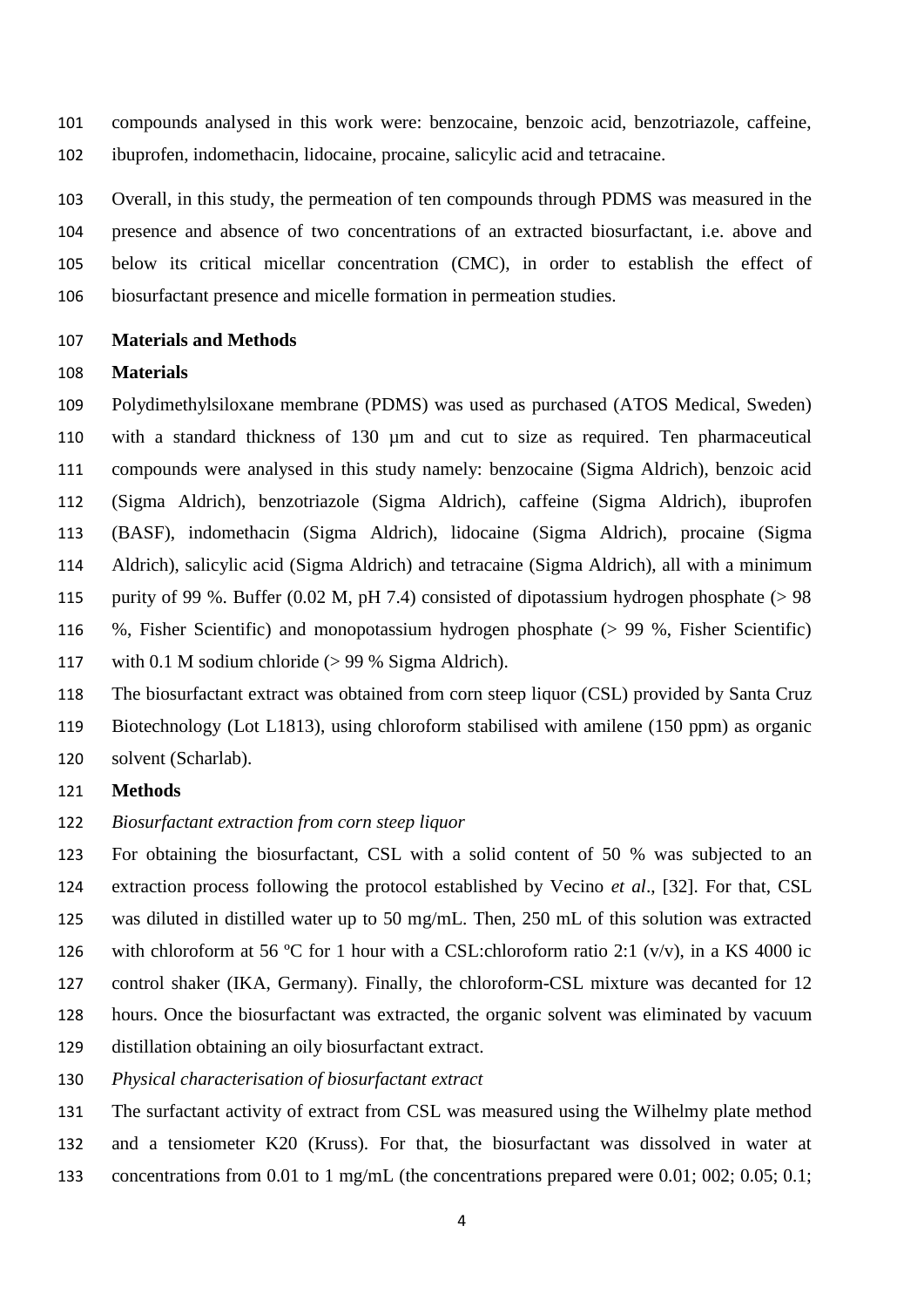0.125; 0.166; 0.2; 0.25; 0.5 and 1 mg/mL), in order to obtain its critical micellar concentration (CMC), with all measurements carried out in triplicate.

 The pH of biosurfactant was measured using a calibrated pH meter Basic 20 (Crison) and its ionic charge was determined using ion exchange resins following the established protocol [33]. The resins used for studying the ionic charge of the bisourfactant were IR 120 (cationic exchange resin) and IRA 400 (anionic exchange resin). For these measurements 10 mL of biosurfactant was dissolved at concentrations of 1 mg/mL in distilled water and were placed in contact with 1 g of resins, observing changes in the surface tension of water after 30 min. As surface tension is directly related to the amount of biosurfactant entrapped by the resin, this parameter allowed determination of the presence (or absence) of biosurfactant in the remaining solution.

*Chemical characterisation of biosurfactant extract*

 The fatty acid composition of the biosurfactant was analysed using gas chromatography coupled to a mass spectrometer (CG-MS, Bruker Scion 451-GC) and following ISO-12966- 3:2009. 10 mg of sample was diluted in 500 μL of tert-butyl methyl ether (TBME), and 250 μL of trimethylsulfonium hydroxide (TMSH). A volume of 1 μL of the sample was injected in split less mode, and the separation of fatty acid methyl esters (FAMEs) was carried out. The column used was a DB-WAX (30 m x 0.25 mm i.d. x 0.25 μL film thickness), heated to 152 250 °C at a rate of 4 °C/min. The carrier gas was helium, with a flow rate of 1 mL/min. A 153 temperature of 250 °C was set for the injector inlet and the transfer line of the detector.

 Finally, a mass selective detector was used for mass spectra acquisition, over an m/z range of 50-400, and under electron impact ionisation at a voltage of 70 eV. FAMEs were identified by comparison of retention time and mass spectra of a FAME standard mix (Supelco 37 Component FAME Mix: 10 mg mL of the FAME reference standard mix in methylene chloride, Sigma-Aldrich). This standard mix includes the fatty acid methyl esters reflected in Table 1**.** The software employed was MS Data Review (Version 8.1).

#### **Table 1: Composition of Supelco 37 FAME Standard Mix.**

| Compound                                                 | Concentration (wt %) |
|----------------------------------------------------------|----------------------|
| cis-13,16. docosadienoic acid methyl ester               |                      |
| $cis-4,7,10,13,16,19$ -docosahexaenoic acid methyl ester |                      |
| cis-11,14-Eicosadienoic acid methyl ester                |                      |
| $cis$ -5,8,11,14,17-Eicosapentaenoic acid methyl ester   |                      |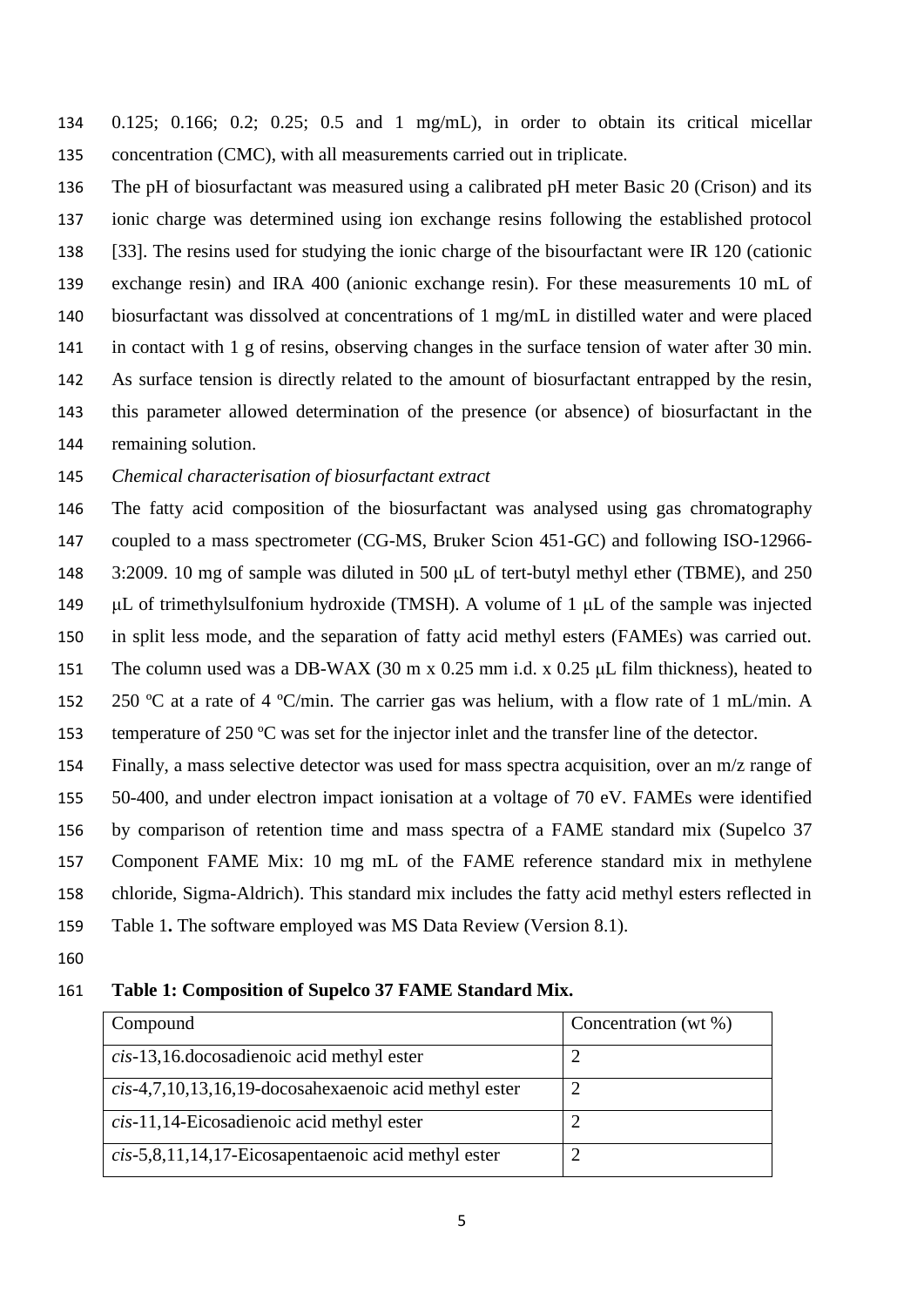| $cis$ -8,11,14-Eicosatrienoic acid methyl ester  | $\overline{2}$ |
|--------------------------------------------------|----------------|
| $cis$ -11,14,17-Eicosatrienoic acid methyl ester | $\overline{2}$ |
| cis-11-Eicosenoic acid methyl ester              | $\overline{2}$ |
| Methyl cis-10-heptadecenoate                     | $\overline{2}$ |
| Methyl hexanoate                                 | $\overline{4}$ |
| Methyl $\gamma$ -linolenate                      | $\overline{2}$ |
| Methyl arachidate                                | $\overline{4}$ |
| Methyl arachidonate                              | $\overline{2}$ |
| Methyl behenate                                  | $\overline{4}$ |
| Methyl behenate                                  | $\overline{4}$ |
| Methyl decanoate                                 | $\overline{4}$ |
| Methyl dodecanoate                               | $\overline{4}$ |
| Methyl elaidate                                  | $\overline{2}$ |
| Methyl erucate                                   | $\overline{2}$ |
| Methyl heneicosanoate                            | $\overline{2}$ |
| Methyl heptadecanoate                            | $\overline{2}$ |
| Methyl linoleate                                 | $\overline{2}$ |
| Methyl linolelaidate                             | $\overline{2}$ |
| Methyl linolenate                                | $\overline{2}$ |
| Methyl myristate                                 | $\overline{4}$ |
| Methyl myristoleate                              | $\overline{2}$ |
| Methyl oleate                                    | $\overline{4}$ |
| Methyl octanoate                                 | $\overline{4}$ |
| Methyl palmitate                                 | 6              |
| Methyl palmitoleate                              | $\overline{2}$ |
| Methyl pentadecanoate                            | $\overline{2}$ |
| Methyl cis-10-pentadecenoate                     | $\overline{2}$ |
| Methyl stearate                                  | $\overline{4}$ |
| Methyl tricosanoate                              | $\overline{2}$ |
| Methyl tetracosanoate                            | $\overline{4}$ |
| Methyl tridecanoate                              | $\overline{2}$ |
| Methyl undecanoate                               | $\overline{2}$ |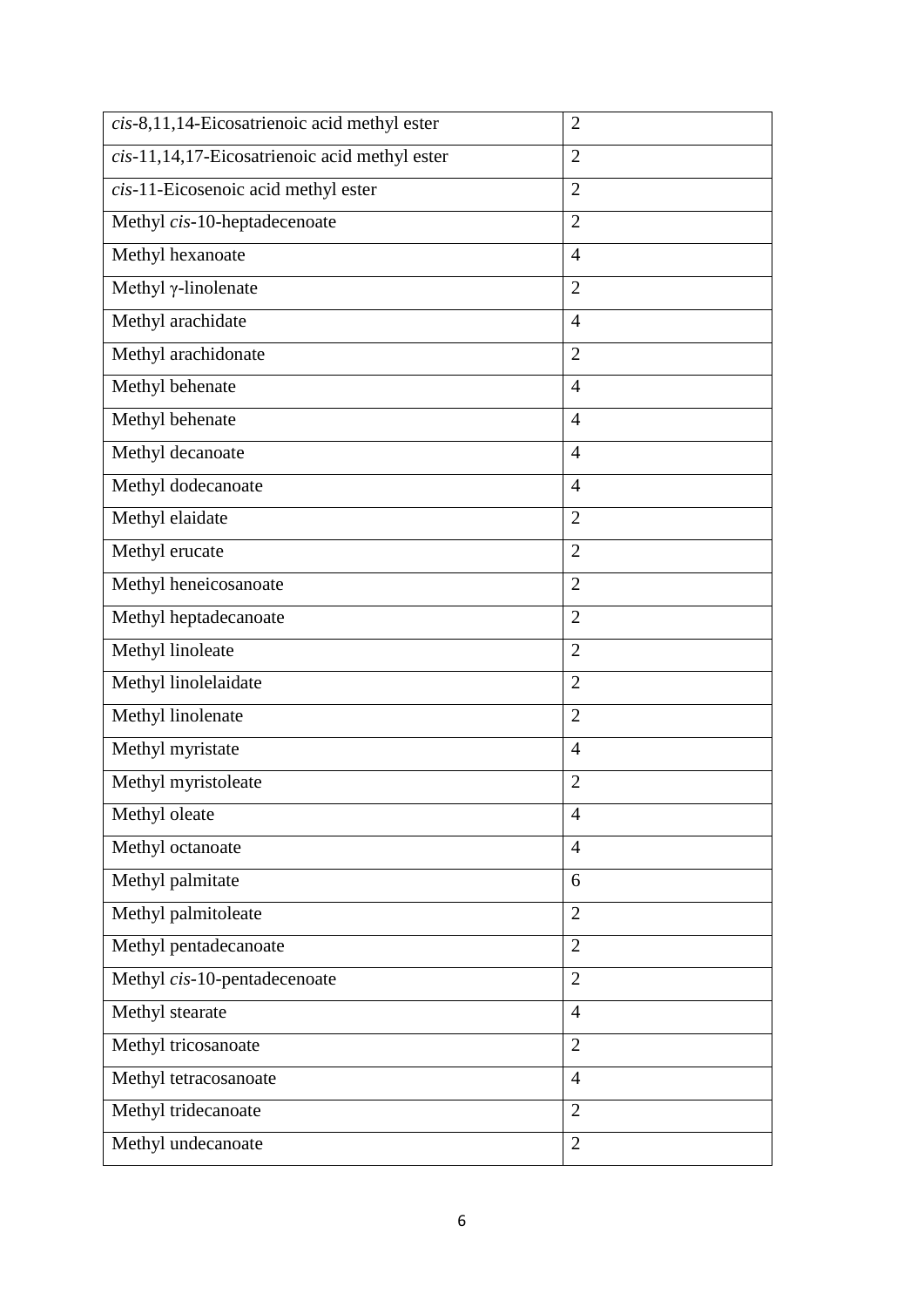| Methyl cis-15-tetracosenoate |  |
|------------------------------|--|
|------------------------------|--|

 The functional groups of the biosurfactant were analysed by Fourier-transform infrared spectroscopy (FTIR). For that, pellets containing 1 mg of biosurfactant and 10 mg of potassium bromide were prepared. Infrared absorption analysis was carried out with a 166 Niocolet 6700 FTIR system (Thermo Scientific) from 400 to 4000 cm<sup>-1</sup>, with a spectral 167 resolution of  $4 \text{ cm}^{-1}$ .

*Permeation experiments* 

 PDMS membrane was soaked in phosphate buffer solution for 30 minutes prior to being mounted in the flow-through diffusion cells (PermeGear Inc., USA). After assembly the cells 171 were placed on a cell warmer, maintained at  $32 \degree C$ . 0.8 mL of the donor solution containing model compound and biosurfactant (except in the control, which contained only model compound) was added to the cell. In all experiments, saturated drug solutions were prepared whereby the resultant concentration of the model compounds in the donor solution was between 1.2 and 31.9 mg/mL with biosurfactant extract present at concentrations of 0.005 176 mg/mL or 0.500 mg/mL. Phosphate buffer saline was pumped through the cells at  $\leq 5.0$  mL/h. Samples were collected by means of a fraction collector every 45 minutes for a total of 6 hours. Quantification was undertaken using UV spectroscopy (Agilent Cary 60 fitted with a 179 Cary single cell Peltier) with the sample compartment maintained at 35 °C at the determined  $\lambda_{\text{max}}$  for each compound. All experiments were conducted in triplicate with the mean value shown and standard deviation based error limits. All flow-through cells used in this study had 182 a diffusion area of  $0.554 \text{ cm}^2$ .

### **Results & Discussion**

# *Characterisation of biosurfactant extract*

 The industrial applications of biosurfactants will depend on their properties, including their composition, their ionic charge, CMC, and ability to form micelles at low concentrations. For example, those biosurfactants with lower CMCs will produce micelles at a comparatively low concentration which is favourable from an industrial point of view. The biosurfactant under evaluation was found to have a CMC of 0.1198 mg/mL, which is very low in comparison with other biosurfactants reported in literature. For instance, researchers have reported that a biosurfactant produced by *Lactococcus lactis* exhibits a CMC of 14 mg/mL [34], whereas Madhu and Prapulla [35] reported that a biosurfactant produced by *Lactobacillus plantarum*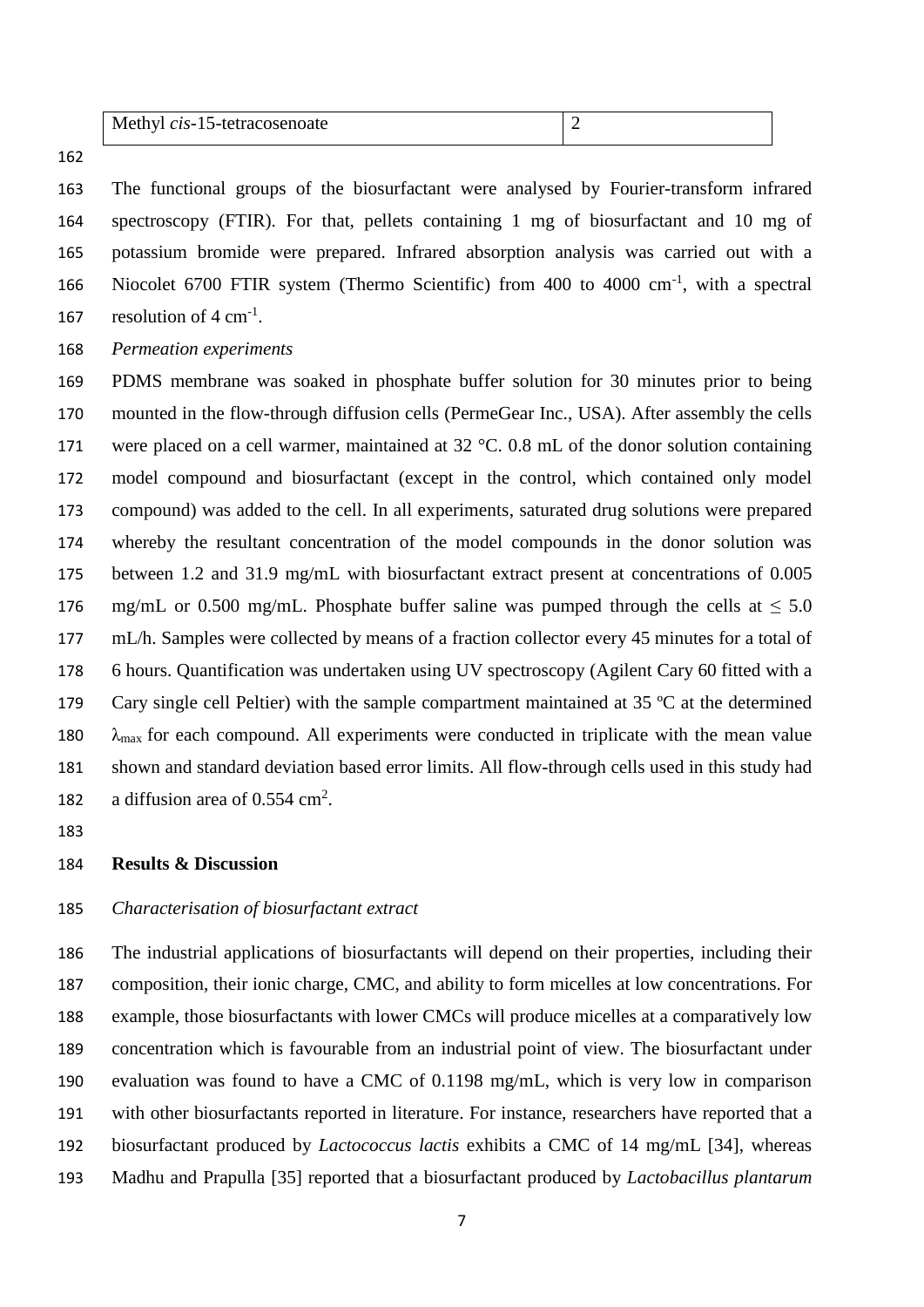has a CMC of 6 mg/mL. Biosurfactants produced by lactic acid bacteria are of particular interest for comparative analysis with the biosurfactant under evaluation in this work because lactic acid bacteria are also known to be involved during the steeping process of corn.

 Another important characteristic of biosurfactants is their ionic charge. Surfactants are amphipathic molecules consisting of hydrophobic (oil soluble) and hydrophilic (water soluble) moieties in one molecule. According to their charge, surfactants can be classified as anionic, cationic, non-ionic or amphoteric [36]. The biosurfactant under evaluation in this work was found to be amphoteric as it was entrapped by anionic and cationic resins. More specifically, IRA400 was able to entrap 75 % of the biosurfactant present in the solution, whereas IR120 entrapped 62 % of biosurfactant. These results demonstrate the amphoteric nature of this biosurfactant, which is in concordance with data previously reported [33]. Amphoteric surfactants are ideal excipients, widely used in personal care products, as they tend to be less irritating to skin and eyes, have high biological compatibility and low toxicity in comparison with other types of surfactants [37]. A summary of the properties of the biosurfactant extracted for this study is shown in Table 2.

| 209 | <b>Table 2:</b> Physical properties of the biosurfactant extract used in this work. |  |  |  |  |  |  |
|-----|-------------------------------------------------------------------------------------|--|--|--|--|--|--|
|-----|-------------------------------------------------------------------------------------|--|--|--|--|--|--|

| Critical Micellar Concentration (mg/mL) | $0.1198 \ (\pm 0.026)$ |
|-----------------------------------------|------------------------|
| Minimum Surface Tension $(mN/m)$        | 41.8 $(\pm 0.4)$       |
| pH                                      | 4.5                    |
| Adsorption on IRA (400)                 | positive               |
| Adsorption on IR 120                    | positive               |

 Related to the fatty acid composition, FAME analysis confirmed that fatty acids represented 211 almost 43 % of the biosurfactant extract. These fatty acids contained 16 and 18 C units, such as palmitic, stearic, oleic, and linolelaidic acids, which represented 2 %, 7 %, 12 % and 22 % of the biosurfactant extract, respectively. These results confirm that this extract has a significant lipophilic character, as seen previously [33, 38]. As a result of the lipidic nature of this biosurfactant, it is proposed that it could improve the permeation of drugs through the skin. This theory is based upon the knowledge that the stratum corneum of skin is composed of lipidic compounds such as cholesterol and similar fatty acids to those found in this biosurfactant extract [39].

 FTIR analysis of the biosurfactant extract (Supplementary Figure S1) displayed similar absorption bands to those obtained in previous work, demonstrating that the production of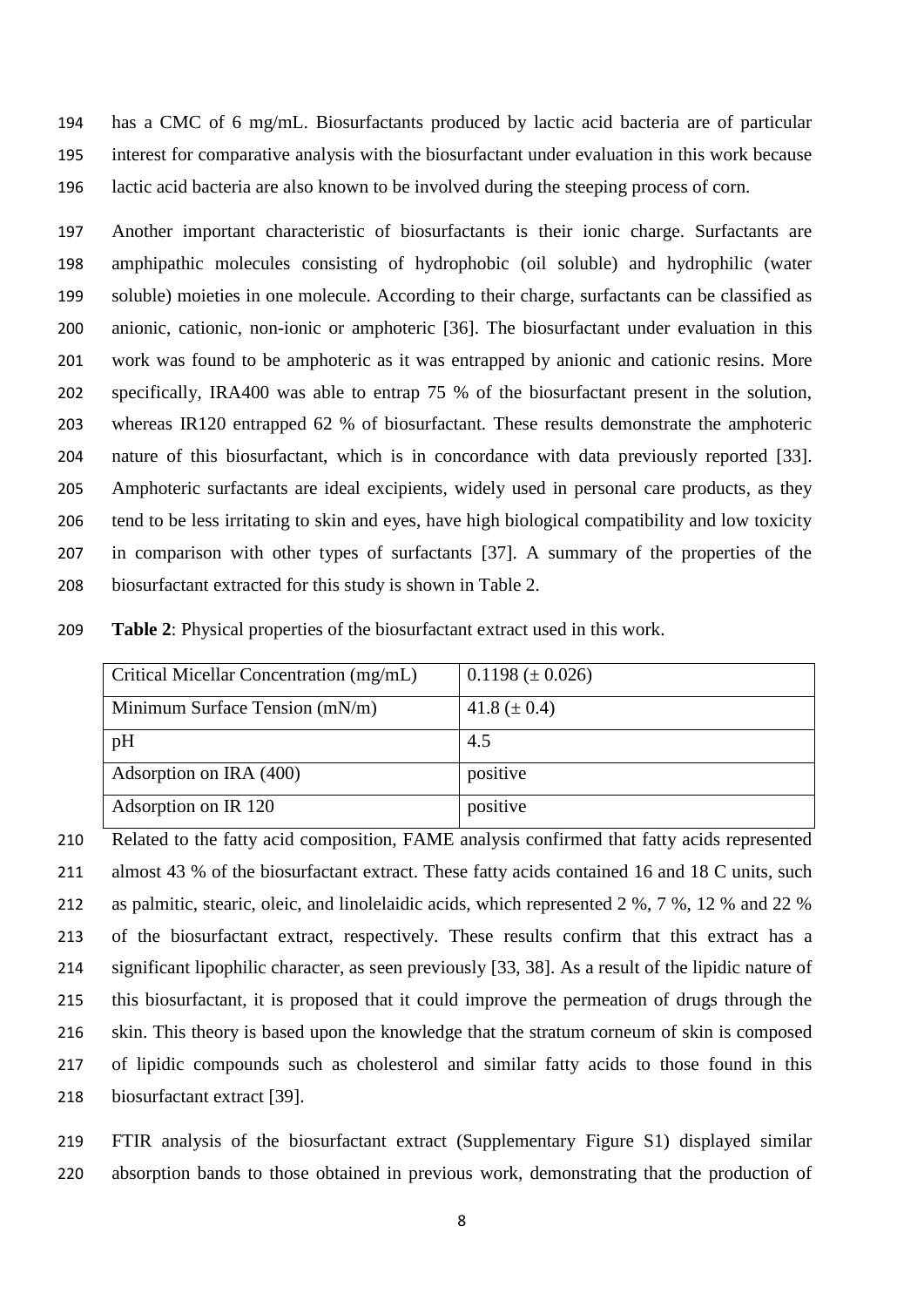this bisourfactant extract in corn steep liquor is regular and homogeneous [40]. The FTIR 222 spectrum presented strong absorption bands between  $3000 \text{ cm}^{-1}$  and  $2700 \text{ cm}^{-1}$ , indicating the presence of carboxylic acids present in fatty acid esters and proteins, along with an 224 absorption band at  $\sim$ 1700 cm<sup>-1</sup> indicative of C=O stretch. Absorption bands between 1500 cm<sup>-1</sup> and 1300 cm<sup>-1</sup> are indicative of symmetric and asymmetric N-O stretch, present in amino acids.

#### *Permeation properties*

 It should firstly be noted that as the amount permeated varied (depending upon solubility in the modified buffer solution), all comparative analysis was undertaken by comparing the 230 percentage change in amount rather than the mass permeated per  $cm<sup>2</sup>$ . For five of the ten compounds analysed, the presence of the biosurfactant significantly increased the cumulative amount of compound permeated after six hours, compared with drug alone. The increase in cumulative permeation did appear to vary depending upon the compound under investigation, ranging from a maximum increase for benzoic acid of 47 % (Figure 1) through to only a 15 % maximum increase for salicylic acid. The increase in amount permeated also appeared to be dependent upon the amount of biosurfactant present, as the addition of 0.500 mg/mL had a more profound effect on permeation compared with the addition of 0.005 mg/mL biosurfactant. For lidocaine, the presence of 0.005 mg/mL biosurfactant had no effect on permeation, and interestingly, for salicylic acid the lower biosurfactant concentration increased permeation to a greater extent than that for the higher concentration solution. This could be explained by changes produced in the micelle size, due to an increase in the number of aggregated biosurfactant molecules. For example, Sanchez et al., [41] have reported the formation of larger aggregates at concentrations above the CMC for dirhamnolipid produced by *Peudomonas aeruginosa.* Despite the fact that the maximum concentration of biosurfactant employed was more than 5 times lower than the CMC*,* Malcher and Gzyl- Malcher [42] have also observed that salicylate ions facilitate the formation of polymer- micelle aggregates by screening the electrostatic repulsions between the charge surfactant head groups. Thus, in this case, salicylic acid contributed to the formation of aggregates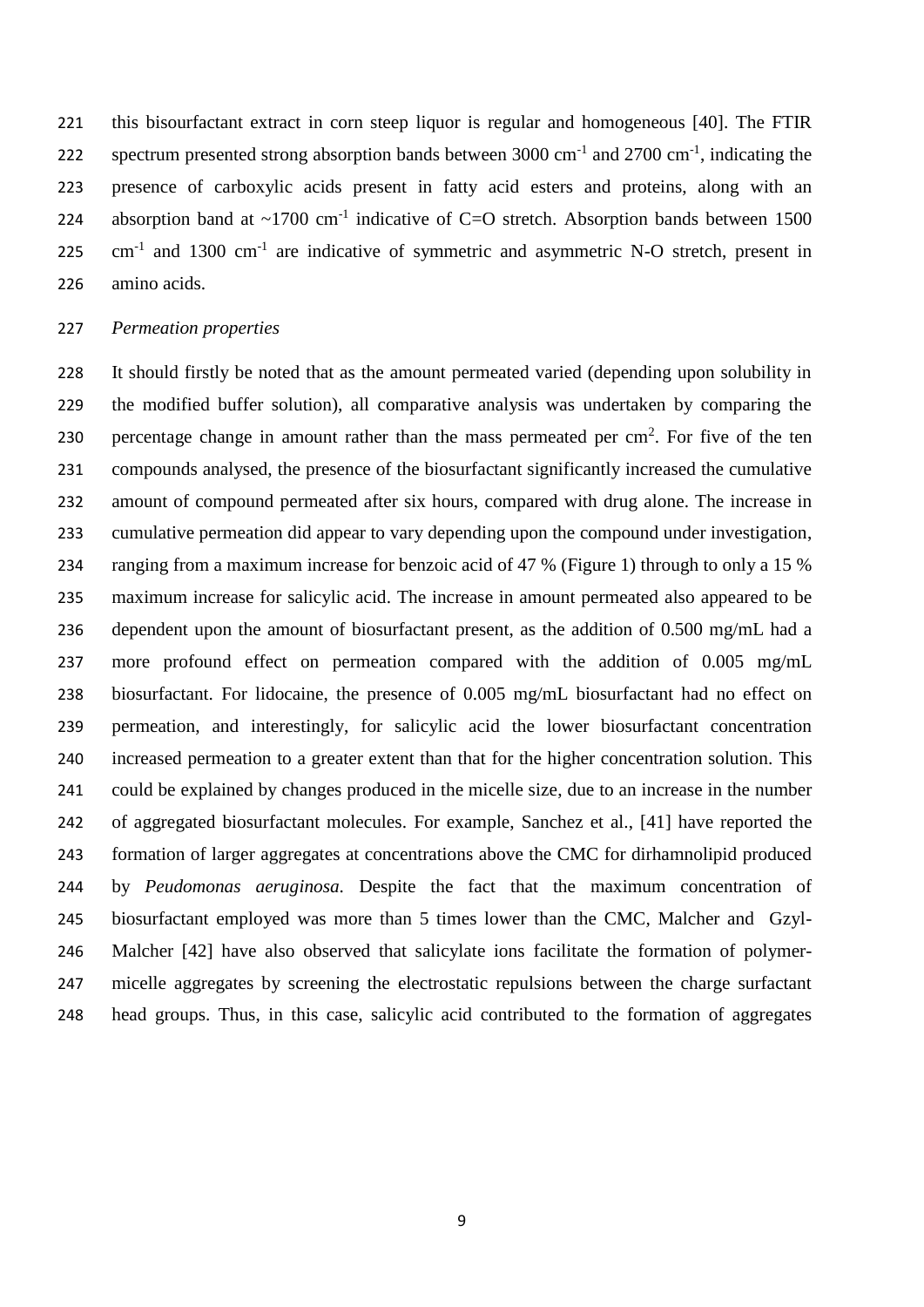

251 Figure 1: Cumulative amount permeated over six hours for benzoic acid in buffer (■), in the

252 presence of 0.005 mg/mL surfactant ( $\bullet$ ) and 0.500 mg/mL surfactant ( $\blacktriangle$ ), n = 3 and  $\pm$  = SD.

253 The cumulative amount percentage increases in permeation for the five compounds (where an 254 increase was observed) are summarised in Table 3.

255 Table 3: Cumulative amount percentage increase after six hours for the five compounds that

256 displayed an increase in permeation in the presence of biosurfactant.

| Compound       | % increase in cumulative permeation | % increase in cumulative permeation |  |  |
|----------------|-------------------------------------|-------------------------------------|--|--|
|                | after six hours in the presence of  | after six hours in the presence of  |  |  |
|                | $0.005$ mg/mL biosurfactant         | $0.500$ mg/mL biosurfactant         |  |  |
| Benzocaine     | 23 ( $\pm$ 1 %)                     | 37 ( $\pm$ 2 %)                     |  |  |
| Benzoic Acid   | 31 ( $\pm$ 5 %)                     | 47 ( $\pm$ 1 %)                     |  |  |
| Caffeine       | $17 (\pm 6 \%)$                     | $25 (+ 7 %)$                        |  |  |
| Lidocaine      | $-6 (\pm 1 \%)$                     | 24 ( $\pm$ 7 %)                     |  |  |
| Salicylic Acid | 43 ( $\pm$ 6 %)                     | 15 ( $\pm$ 4 %)                     |  |  |

257 For one of the ten compounds analysed, namely benzotriazole, the presence of the 258 biosurfactant had no significant effect on the cumulative amount of compound permeated 259 after six hours compared with compound alone (Figure 2). This compound is known to self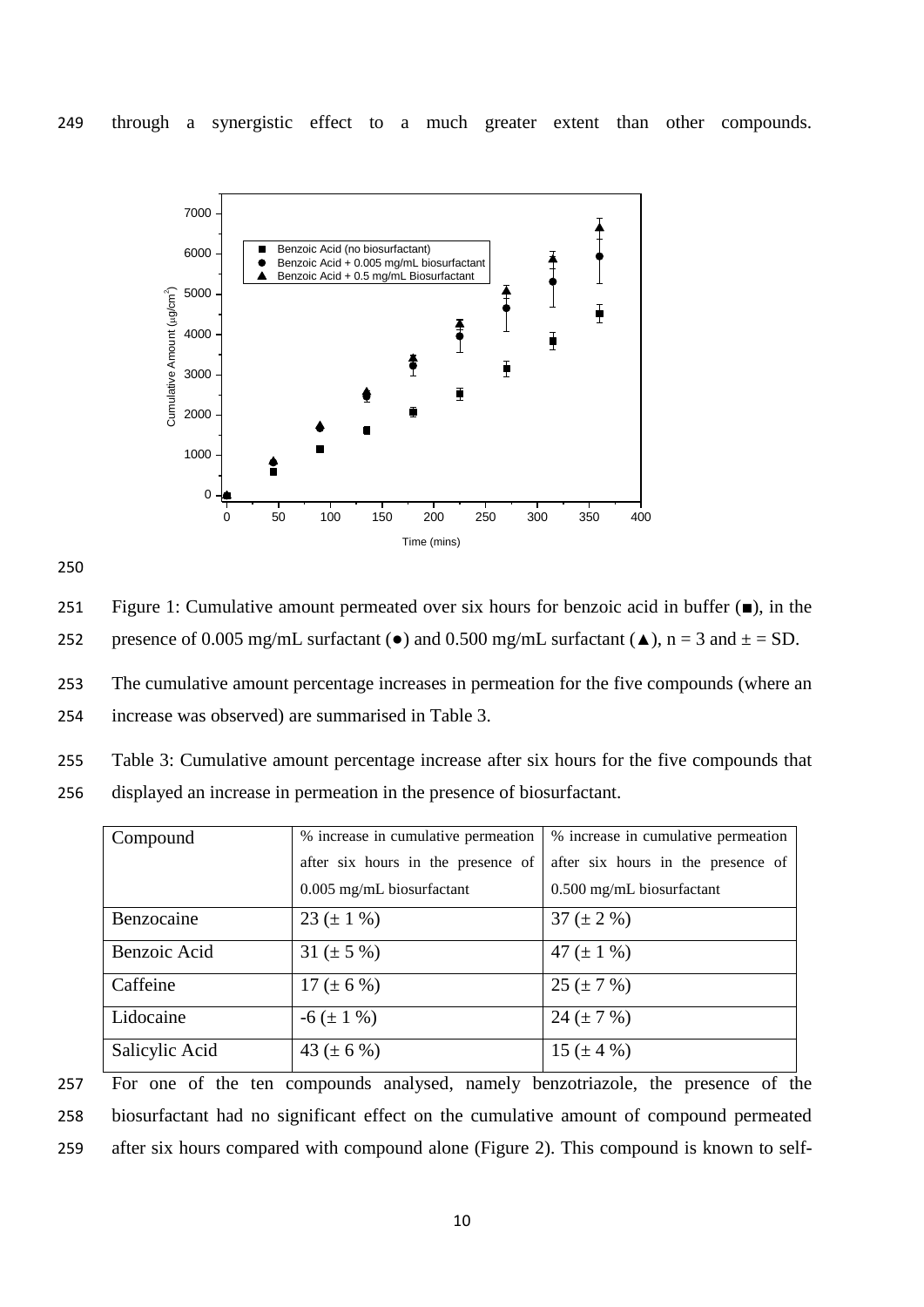assemble in aqueous solution to form aggregated structures [43] which may have affected the

permeation process.



 Figure 2: Cumulative amount permeated over six hours for benzotriazole in buffer (■), in the 264 presence of 0.005 mg/mL surfactant ( $\bullet$ ) and 0.500 mg/mL surfactant ( $\blacktriangle$ ), n = 3 and  $\pm$  = SD.

 For the remaining four of the ten compounds analysed the presence of the biosurfactant significantly decreased the cumulative amount of compound permeated after six hours compared with compound alone. The decrease in cumulative permeation once again, did appear to vary depending upon the compound under investigation ranging from a maximum decrease for procaine of 36 % (Figure 3), through to only a 13 % maximum decrease for ibuprofen. Furthermore, the decrease in amount permeated appeared to be less dependent upon the amount of surfactant present (compared with the compounds where an increase in permeation was observed), whereby the addition of 0.500 mg/mL only decreased permeation for one of the compounds (indomethacin) compared with the addition of 0.005 mg/mL biosurfactant.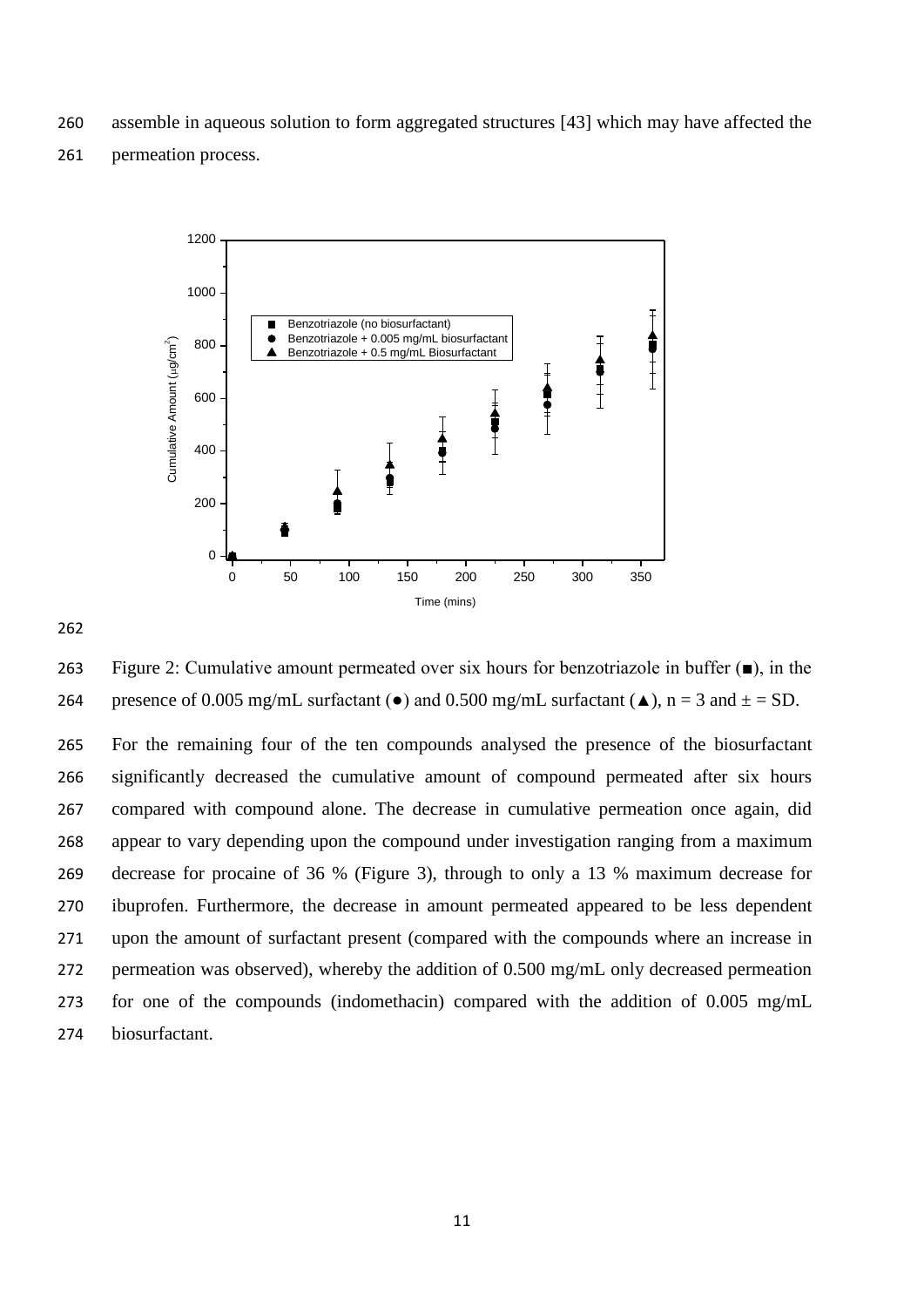

276 Figure 3: Cumulative amount permeated over six hours for procaine in buffer (■), in the

277 presence of 0.005 mg/mL surfactant ( $\bullet$ ) and 0.500 mg/mL surfactant ( $\triangle$ ), n = 3 and  $\pm$  = SD.

278

279 The cumulative amount percentage decreases in permeation for the four compounds (where a 280 decrease was observed) are summarised in Table 4.

281

282 Table 4: Cumulative amount percentage decrease after six hours for the four compounds that 283 displayed a decrease in permeation in the presence of biosurfactant.

| % decrease in cumulative permeation<br>Compound |                                    | % decrease in cumulative permeation |  |  |
|-------------------------------------------------|------------------------------------|-------------------------------------|--|--|
|                                                 | after six hours in the presence of | after six hours in the presence of  |  |  |
|                                                 | $0.005$ mg/mL biosurfactant        | 0.500 mg/mL biosurfactant           |  |  |
| Ibuprofen                                       | $23 (\pm 2 \%)$                    | 13 ( $\pm$ 1%)                      |  |  |
| Indomethacin                                    | $21 (\pm 6 \%)$                    | $28 (\pm 3 \%)$                     |  |  |
| Procaine                                        | 42 ( $\pm$ 1 %)                    | $36 (\pm 3\%)$                      |  |  |
| Tetracaine                                      | $17 (\pm 5 \%)$                    | $16 (\pm 4\%)$                      |  |  |

284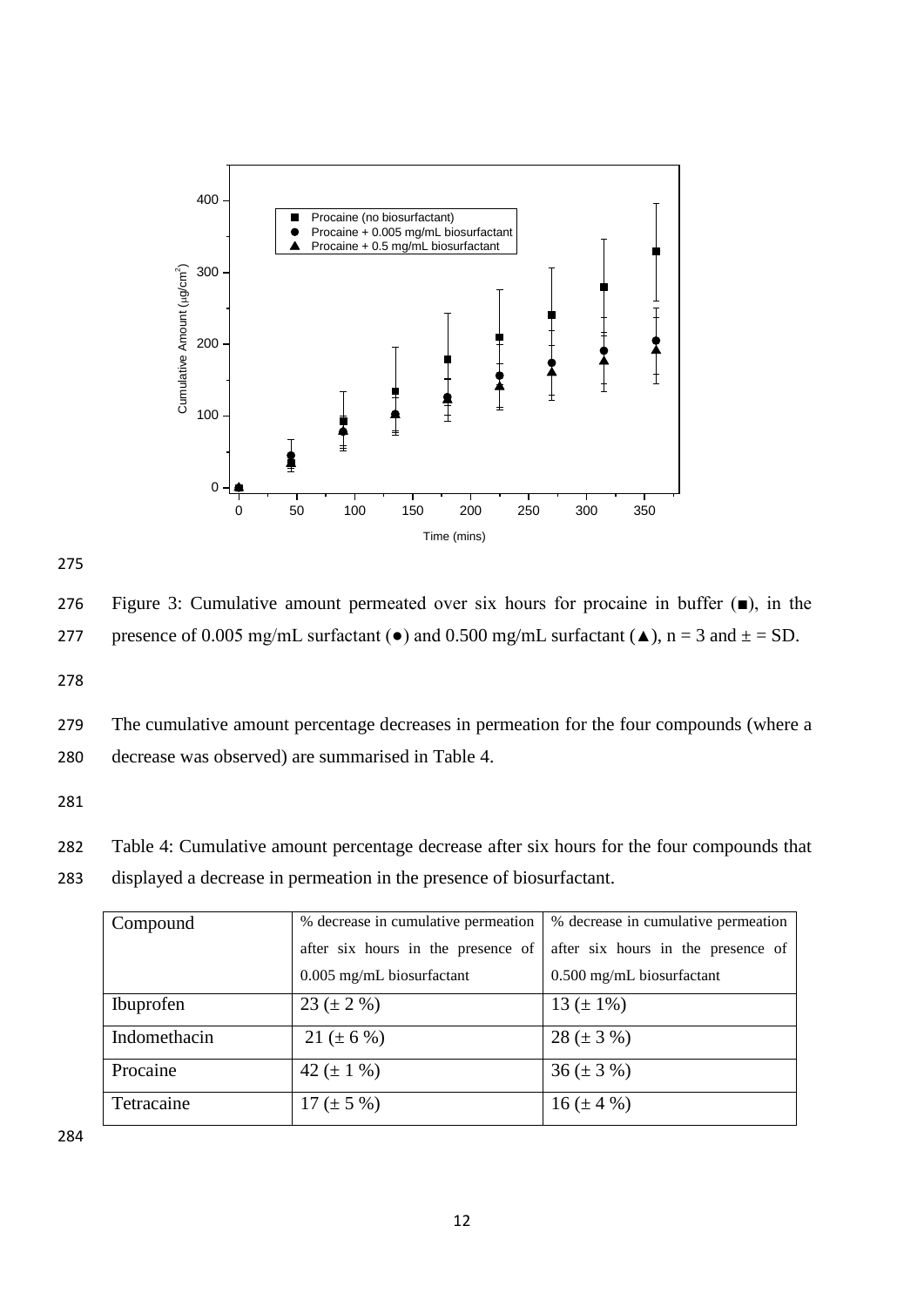To explain why the ten compounds exhibited such variable effects in the presence of biosurfactant several physicochemical properties relating to the compounds were considered, including lipophilicity, degree of ionisation at the experimental pH, pKa, solubility, polar surface area and molecular mass. For example, it is interesting to note that procaine has a similar chemical structure to lidocaine with the minor difference being an amine and ester group on the former and an amide on the latter. This does result in procaine being less lipophilic than lidocaine and assuming the two drugs each bind to the micelle through electrostatic attractions, it may be that procaine has a greater preference to remain in the aqueous phase, rather than being incorporated within micelles and is therefore not encouraged to permeate. However, lipophilicity was deemed not to be a determining factor as to whether a compound experienced an increase or decrease in permeation. For example, a similar decrease in permeation was observed for indomethacin and procaine at the higher biosurfactant concentration, yet the two compounds have significantly different lipophilicities (calculated using Advanced Chemistry Development, Inc. (ACD/Labs) to be 4.3 and 3.1 respectively).

 After analysing all of these factors it was found that the primary factor dictating permeation was the relative molecular mass of the compound. For the five compounds that experienced an increase in permeation in the presence of surfactant, the relative molecular mass was below 200 whereas for the four that experienced a decrease in permeation the relative molecular mass was above 200. However, there was one exception to this correlation, namely lidocaine, with a relative molecular mass of 234 and a maximum increase in permeation of 24 %. This anomaly may be a consequence of the amphiphilic nature of the drug allowing it to interact to a greater extent than anticipated with the biosurfactant. It is theorised that in general, a strong interaction was possible between a compound and the biosurfactant if the compound was relatively small (as indicated by a comparatively small relative molecular mass) and it is this interaction that helps encourage permeation to occur. In contrast, for the four compounds with comparatively high molecular masses, i.e. > 200, the compound- biosurfactant interaction either did not occur or resulted in a large, complex structure that struggled to permeate the silicone membrane. This theory fits well with that previously published in literature where the correlation between reduced diffusion with increasing penetrant size is well documented [44]. Overall, the findings presented in this work indicate that there is potential for the application of biosurfactants within formulations as an aid to modify transdermal permeation and that this effect can be controlled by the choice of compound selected.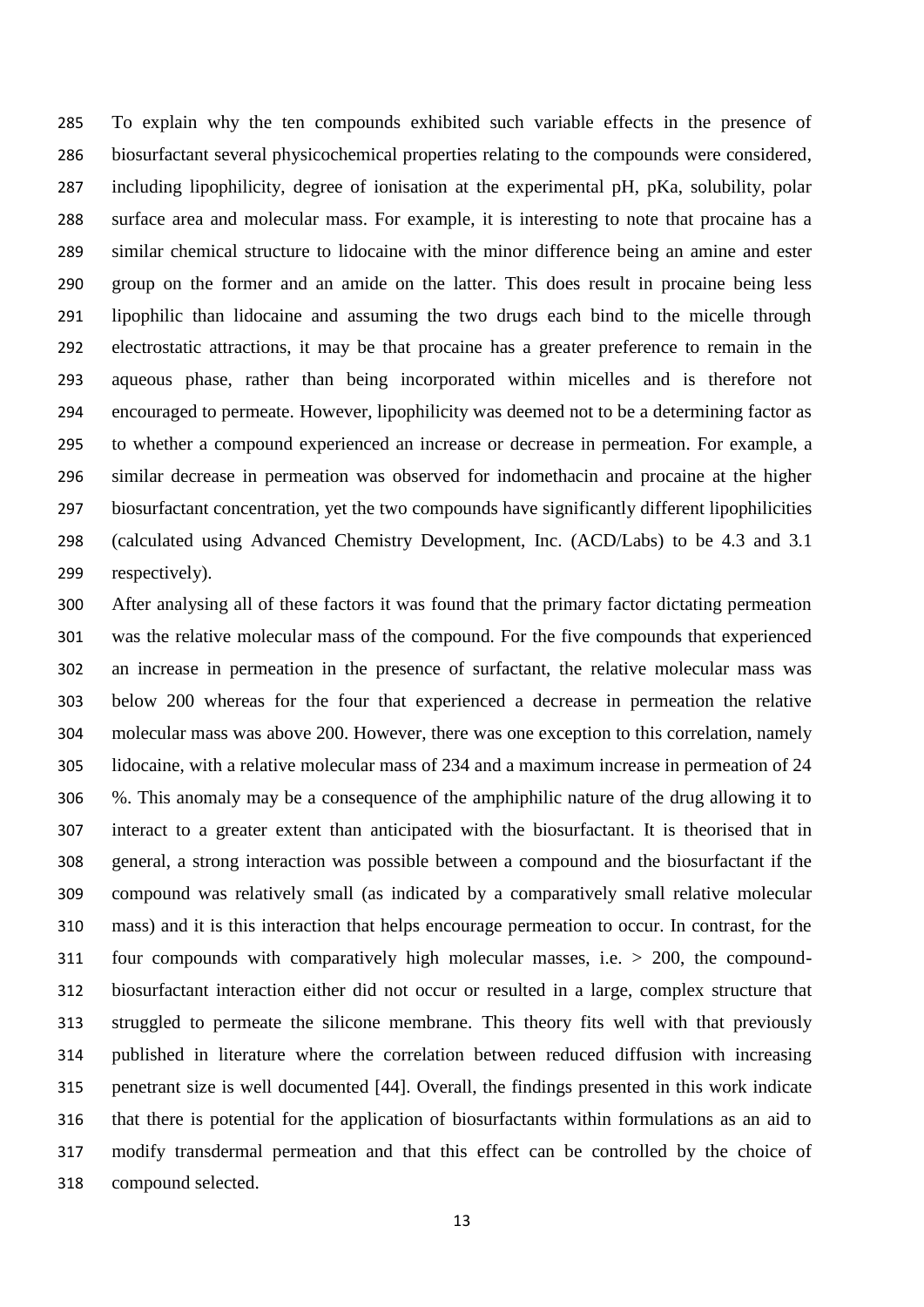# **Conclusion**

 In summary, the cumulative amount of permeation for ten compounds through silicone membrane in the absence and presence of a naturally occurring biosurfactant was analysed. Overall, the effect on permeation appeared to vary between the compounds, increasing permeation in some cases yet decreasing permeation in others, possibly linked to the compounds relative molecular mass as a reflection of molecular size. It would appear that those with a comparatively small mass are able to permeate more easily and to a greater extent, possibly through favourable compound-biosurfactant interactions, whereas the reverse scenario is true for compounds of a high molecular mass in that permeation is retarded. These findings are of interest for those considering the incorporation of biosurfactants in pharmaceutical, cosmetic or household products. There are many reasons why biosurfactants could be used within formulations, for example their low toxicity, ability to biodegrade and biocompatibility. However, it should also be considered that they can be more complex to obtain in a pure form, with variable composition and expensive to extract on a large scale. Overall though, the advantages offered by the inclusion of biosurfactants are significant and it is anticipated that more and more biosurfactant-based products will appear in future years.

## **Acknowledgements**

 This project was partly financed by the Spanish Ministry of Economy and Competitiveness (MINECO) (CTM2015-68904), Xunta de Galicia (ED431B 2017/77) and the Spanish Ministry of Education, Culture and Sport (FPU15/00205), Fundación Barrie de la Maza.

## **References**

- **[1] R. Marchant, I.M. Banat, Biosurfactants: A sustainable replacement for chemical surfactants?, Biotechnology Letters, 34 (2012) 1597-1605.**
- **[2] S. De, S. Malik, A. Ghosh, R. Saha, B. Saha, A review on natural surfactants, RSC Advances, 5 (2015) 65757-65767.**
- **[3] X. Vecino, L. Rodríguez-López, J.M. Cruz, A.B. Moldes, Sewage Sludge Polycyclic Aromatic**
- **Hydrocarbon (PAH) Decontamination Technique Based on the Utilization of a Lipopeptide**
- **Biosurfactant Extracted from Corn Steep Liquor, Journal of Agricultural and Food Chemistry, 63 (2015) 7143-7150.**
- **[4] I. Mnif, D. Ghribi, Glycolipid biosurfactants: main properties and potential applications in**
- **agriculture and food industry, Journal of the Science of Food and Agriculture, 96 (2016) 4310-4320.**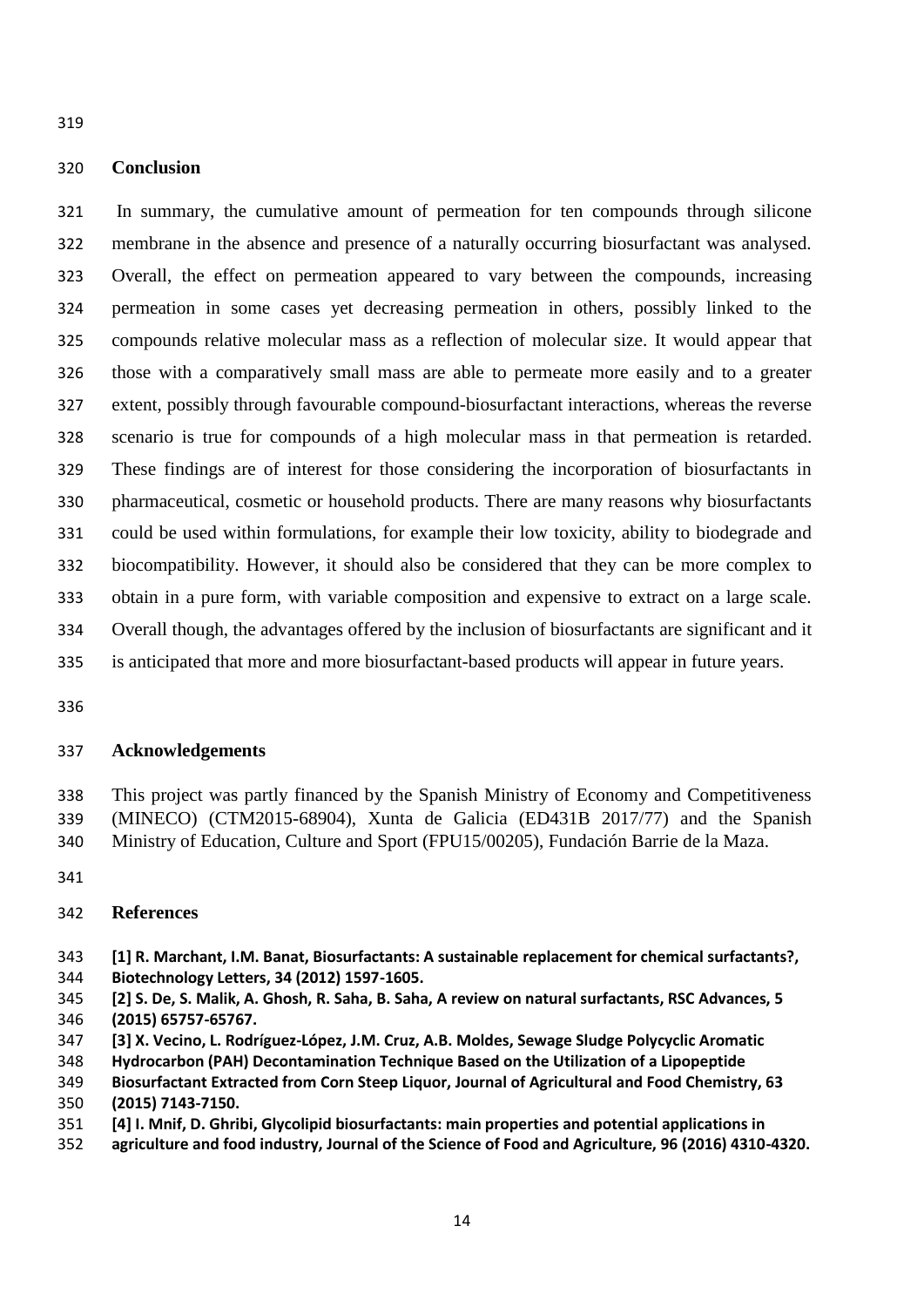- **[5] A.L. Prieto, L.R. López, M.R. Fontán, A.B. Moldes, J.M. Cruz, Effect of biosurfactant extract**
- **obtained from the corn‐milling industry on probiotic bacteria in drinkable yogurt, Journal of the Science of Food and Agriculture, (2018).**
- **[6] J.M. Campos, T.L.M. Stamford, L.A. Sarubbo, Production of a bioemulsifier with potential**
- **application in the food industry, Applied Biochemistry and Biotechnology, 172 (2014) 3234-3252.**
- **[7] E. Gharaei-Fathabad, Biosurfactants in pharmaceutical industry: A mini-review, American**
- **Journal of Drug Discovery and Development, 1 (2011) 58-69.**
- **[8] A. Ferreira, X. Vecino, D. Ferreira, J.M. Cruz, A.B. Moldes, L.R. Rodrigues, Novel cosmetic**
- **formulations containing a biosurfactant from Lactobacillus paracasei, Colloids and Surfaces B: Biointerfaces, 155 (2017) 522-529.**
- **[9] X. Vecino, L. Rodríguez-López, D. Ferreira, J.M. Cruz, A.B. Moldes, L.R. Rodrigues, Bioactivity of**
- **glycolipopeptide cell-bound biosurfactants against skin pathogens, International Journal of Biological Macromolecules, 109 (2018) 971-979.**
- **[10] M. Elshikh, I. Moya-Ramírez, H. Moens, S. Roelants, W. Soetaert, R. Marchant, I.M. Banat,**
- **Rhamnolipids and lactonic sophorolipids: natural antimicrobial surfactants for oral hygiene, Journal of Applied Microbiology, 123 (2017) 1111-1123.**
- **[11] P. Das, S. Mukherjee, R. Sen, Antimicrobial potential of a lipopeptide biosurfactant derived**
- **from a marine Bacillus circulans, Journal of Applied Microbiology, 104 (2008) 1675-1684.**
- **[12] M. Rincón-Fontán, L. Rodríguez-López, X. Vecino, J.M. Cruz, A.B. Moldes, Design and**
- **characterization of greener sunscreen formulations based on mica powder and a biosurfactant extract, Powder Technology, 327 (2018) 442-448.**
- **[13] M. Rincón-Fontán, L. Rodríguez-López, X. Vecino, J.M. Cruz, A.B. Moldes, Adsorption of**
- **natural surface active compounds obtained from corn on human hair, RSC Advances, 6 (2016) 63064-63070.**
- **[14] M. Rincón-Fontán, L. Rodríguez-López, X. Vecino, J.M. Cruz, A.B. Moldes, Influence of micelle**
- **formation on the adsorption capacity of a biosurfactant extracted from corn on dyed hair, RSC Advances, 7 (2017) 16444-16452.**
- **[15] V.R. Sinha, M. Pal Kaur, Permeation enhancers for transdermal drug delivery, Drug**
- **Development and Industrial Pharmacy, 26 (2000) 1131-1140.**
- **[16] Waters, L. Dennis, A. Bibi, J.C. Mitchell, Surfactant and temperature effects on paraben**
- **transport through silicone membranes, Colloids and Surfaces B: Biointerfaces, 108 (2013) 23-28.**
- **[17] R.K. Sindhu, M. Chitkara, G. Kaur, P. Jaiswal, A. Kalra, I. Singh, P. Sriamornsak, Skin**
- **penetration enhancer's in transdermal drug delivery systems, Research Journal of Pharmacy and Technology, 10 (2017) 1809-1815.**
- **[18] I. Som, K. Bhatia, M. Yasir, Status of surfactants as penetration enhancers in transdermal drug delivery, Journal of Pharmacy and Bioallied Sciences, 4 (2012) 2-9.**
- **[19] B.W. Barry, Is transdermal drug delivery research still important today?, Drug Discovery**
- **Today, 6 (2001) 967-971.**
- **[20] E.J. Gudiña, V. Rangarajan, R. Sen, L.R. Rodrigues, Potential therapeutic applications of**
- **biosurfactants, Trends in Pharmacological Sciences, 34 (2013) 667-675.**
- **[21] A.C. Watkinson, M.C. Kearney, H.L. Quinn, A.J. Courtenay, R.F. Donnelly, Future of the**
- **transdermal drug delivery market - Have we barely touched the surface?, Expert Opinion on Drug**
- **Delivery, 13 (2016) 523-532.**
- **[22] E. Abd, S.A. Yousef, M.N. Pastore, K. Telaprolu, Y.H. Mohammed, S. Namjoshi, J.E. Grice, M.S. Roberts, Skin models for the testing of transdermal drugs, Clinical Pharmacology: Advances and**
- **Applications, 8 (2016) 163-176.**
- **[23] T.J. Franz, P.A. Lehman, S.G. Raney, Use of excised human skin to assess the bioequivalence of**
- **topical products, Skin Pharmacology and Physiology, 22 (2009) 276-286.**
- **[24] A.L.M. Ruela, A.G. Perissinato, M.E.S. Lino, P.S. Mudrik, G.R. Pereira, Evaluation of skin**
- **absorption of drugs from topical and transdermal formulations, Brazilian Journal of**
- **Pharmaceutical Sciences, 52 (2016) 527-544.**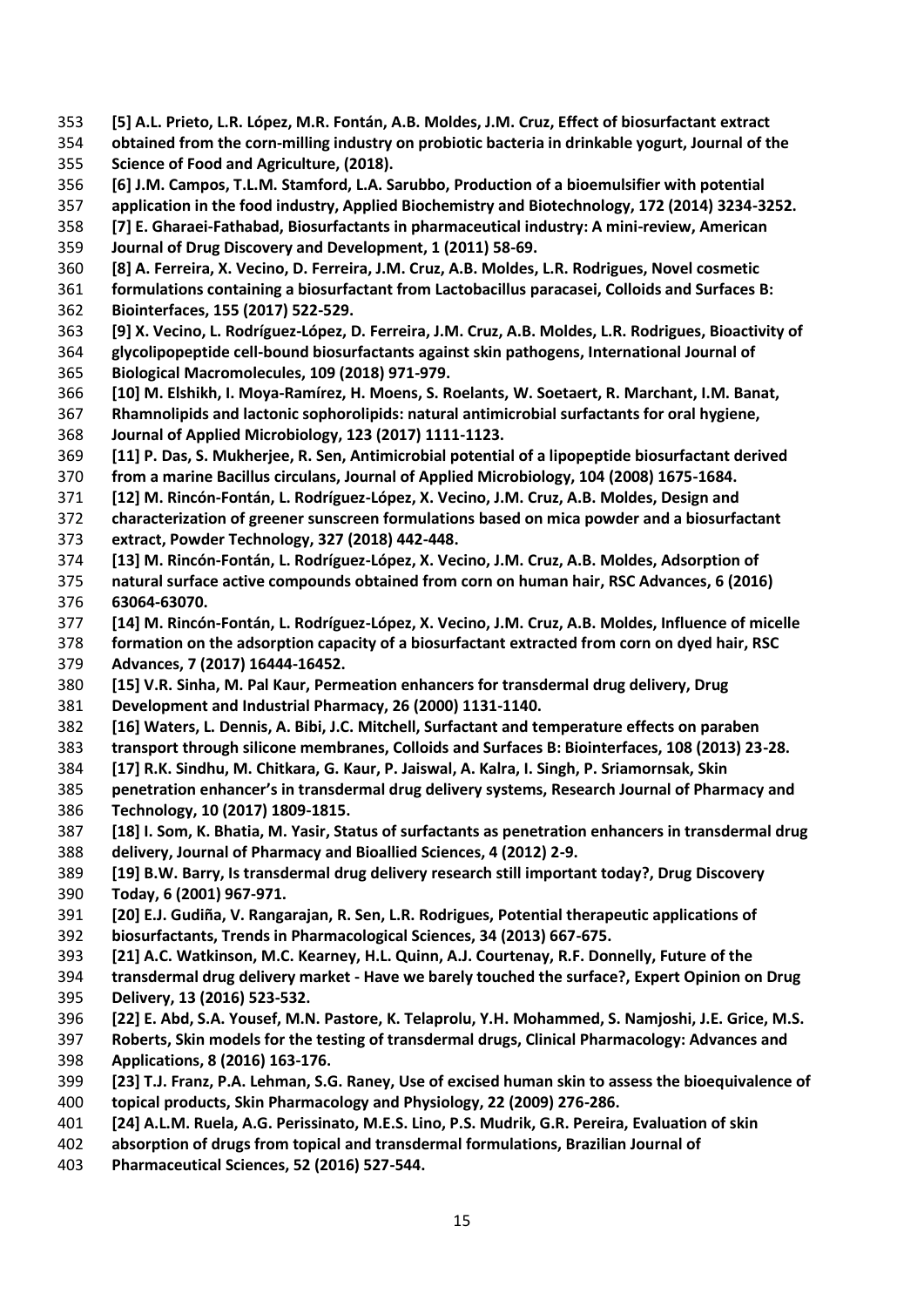- **[25] H. Todo, Transdermal permeation of drugs in various animal species, Pharmaceutics, 9 (2017).**
- **[26] B. Godin, E. Touitou, Transdermal skin delivery: Predictions for humans from in vivo, ex vivo and animal models, Advanced Drug Delivery Reviews, 59 (2007) 1152-1161.**
- **[27] L.J. Waters, Recent developments in skin mimic systems to predict transdermal**
- **permeation., Current Pharmaceutical Design 21 (2015) 2725 - 2732.**
- **[28] S.F. Ng, J.J. Rouse, F.D. Sanderson, G.M. Eccleston, The relevance of polymeric synthetic**
- **membranes in topical formulation assessment and drug diffusion study, Archives of Pharmacal Research, 35 (2012) 579-593.**
- **[29] Y. Shahzad, L.J. Waters, C. Barber, Solvent selection effects on the transport of compounds**
- **through silicone membrane, Colloids and Surfaces A: Physicochemical and Engineering Aspects, 458 (2014) 96-100.**
- **[30] Waters, A.K.M.M.H. Bhuiyan, Ionisation effects on the permeation of pharmaceutical**
- **compounds through silicone membrane, Colloids and Surfaces B: Biointerfaces, 141 (2016) 553- 557.**
- **[31] L. Waters, C. Finch, A.K.M.M.H. Bhuiyan, K. Hemming, J. Mitchell, Effect of plasma surface**
- **treatment of poly(dimethylsiloxane) on the permeation of pharmaceutical compounds, Journal of**
- **Pharmaceutical Analysis, (2017).**
- **[32] X. Vecino, L. Barbosa-Pereira, R. Devesa-Rey, J.M. Cruz, A.B. Moldes, Optimization of liquid–**
- **liquid extraction of biosurfactants from corn steep liquor, Bioprocess and Biosystems Engineering, 38 (2015) 1629-1637.**
- **[33] L. Rodríguez-López, M. Rincón-Fontán, X. Vecino, J.M. Cruz, A. Moldes, Ionic Behavior**
- **Assessment of Surface-Active Compounds from Corn Steep Liquor by Exchange Resins, Journal of Surfactants and Detergents, 20 (2017) 207-217.**
- **[34] L.R. Rodrigues, J.A. Teixeira, H.C. van der Mei, R. Oliveira, Physicochemical and functional**
- **characterization of a biosurfactant produced by Lactococcus lactis 53, Colloids and Surfaces B: Biointerfaces, 49 (2006) 79-86.**
- **[35] A.N. Madhu, S.G. Prapulla, Evaluation and functional characterization of a biosurfactant**
- **produced by Lactobacillus plantarum CFR 2194, Applied Biochemistry and Biotechnology, 172**
- **(2014) 1777-1789.**
- **[36] X. Vecino, J.M. Cruz, A.B. Moldes, L.R. Rodrigues, Biosurfactants in cosmetic formulations:**
- **trends and challenges, Critical Reviews in Biotechnology, 37 (2017) 911-923.**
- **[37] M.J. Rosen, J.T. Kunjappu, Surfactants and Interfacial Phenomena: Fourth Edition, 2012.**
- **[38] L. Rodríguez-López, X. Vecino, L. Barbosa-Pereira, A.B. Moldes, J.M. Cruz, A multifunctional**
- **extract from corn steep liquor: Antioxidant and surfactant activities, Food and Function, 7 (2016) 3724-3732.**
- **[39] D.R. Drake, K.A. Brogden, D.V. Dawson, P.W. Wertz, Thematic Review Series: Skin Lipids -**
- **Antimicrobial lipids at the skin surface, Journal of Lipid Research, 49 (2008) 4-11.**
- **[40] A. López-Prieto, L. Rodríguez-López, M. Rincón-Fontán, A.B. Moldes, J.M. Cruz, Effect of**
- **biosurfactant extract obtained from the corn-milling industry on probiotic bacteria in drinkable**
- **yogurt, Journal of the Science of Food and Agriculture, (2018).**
- **[41] M. Sánchez, F.J. Aranda, M.J. Espuny, A. Marqués, J.A. Teruel, A. Manresa, A. Ortiz,**
- **Aggregation behaviour of a dirhamnolipid biosurfactant secreted by Pseudomonas aeruginosa in**
- **aqueous media, Journal of Colloid and Interface Science, 307 (2007) 246-253.**
- **[42] T. Malcher, B. Gzyl-Malcher, Influence of polymer-surfactant aggregates on fluid flow,**
- **Bioelectrochemistry, 87 (2012) 42-49.**
- **[43] F. Odeh, A. Al-Bawab, Y. Li, Self-assembly behavior of benzotriazole in water, Journal of**
- **Dispersion Science and Technology, 31 (2010) 162-168.**
- **[44] T.C. Merkel, V.I. Bondar, K. Nagai, B.D. Freeman, I. Pinnau, Gas sorption, diffusion, and**
- **permeation in poly(dimethylsiloxane), Journal of Polymer Science, Part B: Polymer Physics, 38**
- **(2000) 415-434.**
-